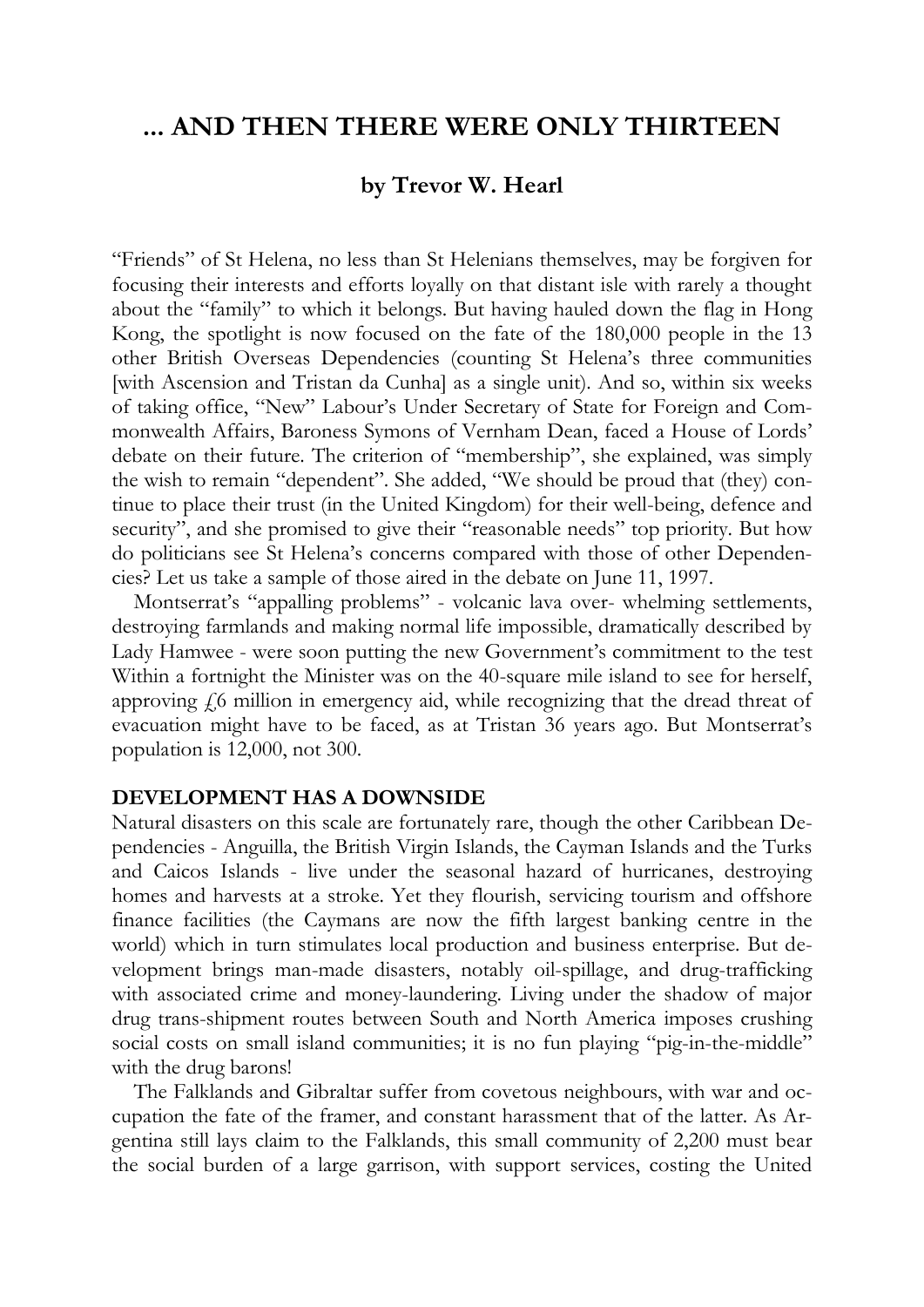Kingdom over  $f(70)$  million a year. Incredibly the islands expect to meet this expense themselves if the buoyant economy gains oil revenues. Gibraltar, too, is more than paying its way despite Spain's stranglehold of its frontier and the closure of its dockyard causing 20 percent unemployment, notably among thousands of Moroccan immigrants. Tourism and financial services offer a future, but not for ex-dockyard workers. Gibraltarians feel let down by Britain against Spain and want "Channel Islands status" to spike Spain's guns. Other problems include oil spillage, drug trafficking, and having to keep European Union (EU) standards! How, for example, do you provide EU quality water for 30,000 users from three square miles of The Rock?

Vast expanses of isolated land and sea, virtually uninhabited, might be thought to bring other worries to Whitehall and Westminster. Yet apparently the British Antarctic Territory and South Georgia, where scientists alone hold the fort, and the British Indian Ocean Territory, whose population was relocated to form a U.S. naval and air base at Diego Garcia, seem to give pleasure and profit. Management by Commissioner precludes many problems and ensures peace of mind in London. However, tiny Pitcairn's 45 inhabitants are straggling on a subsistence economy at their 10 square mile Pacific outpost, and the Island Council, unhappy at finding itself in "the red" by  $f165,000$  in 1995, want an airstrip to attract tourists.

#### **TO DEPEND OR NOT TO DEPEND?**

Conversely the most populous and prosperous Dependency is Bermuda, British since 1609 where 60,000 souls live on a 21 square mile cluster of causeway-linked islands isolated 700 miles off the U.S. coast So is this luxury resort the ideal trouble-free dependency? Not quite. A few years ago Britain sent troops to quell racial riots, while the more recent closure of the naval base led to a "destabilizing" campaign for independence, many black Bermudians resenting Britain's refusal to recognize them or the Bermuda Regiment as British. The last Governor to face these troubles, Lord Waddington, told the House of a feeling in the Dependencies that Britain wanted to be "shot of them" for "attracting unwelcome attention from the U.N. Decolonization Committee". Yet in 1995 Bermudians still voted 73.7 percent to 25.6 percent against independence. The National Audit Office in fact recognized Bermuda "as a well-managed Territory" from which the others could learn a few lessons in financial affairs!

What then did the debate reveal about Parliament's cares and concerns for St Helena in the context of its kindred dependencies? Its most outstanding problem was that, alone among the 13, it has been subsidized by Britain for over 330 years, yet still has the lowest income-level per head  $(\$3,500)$ . Currently it absorbs  $£8.6$ million development aid,  $f(1.1)$  million shipping subsidy and  $f(3.6)$  million budgetary aid annually, the highest per capita grant in the British aid program. Had the funds financed production (tourism, coffee, seeds and banking were quoted) its present unemployment crisis with 400 workless might have been averted, whereas now Saints are ever more resentful at their loss of historic rights to live and work in the United Kingdom. Sadly, this culture of dependence is compounded by a "long his-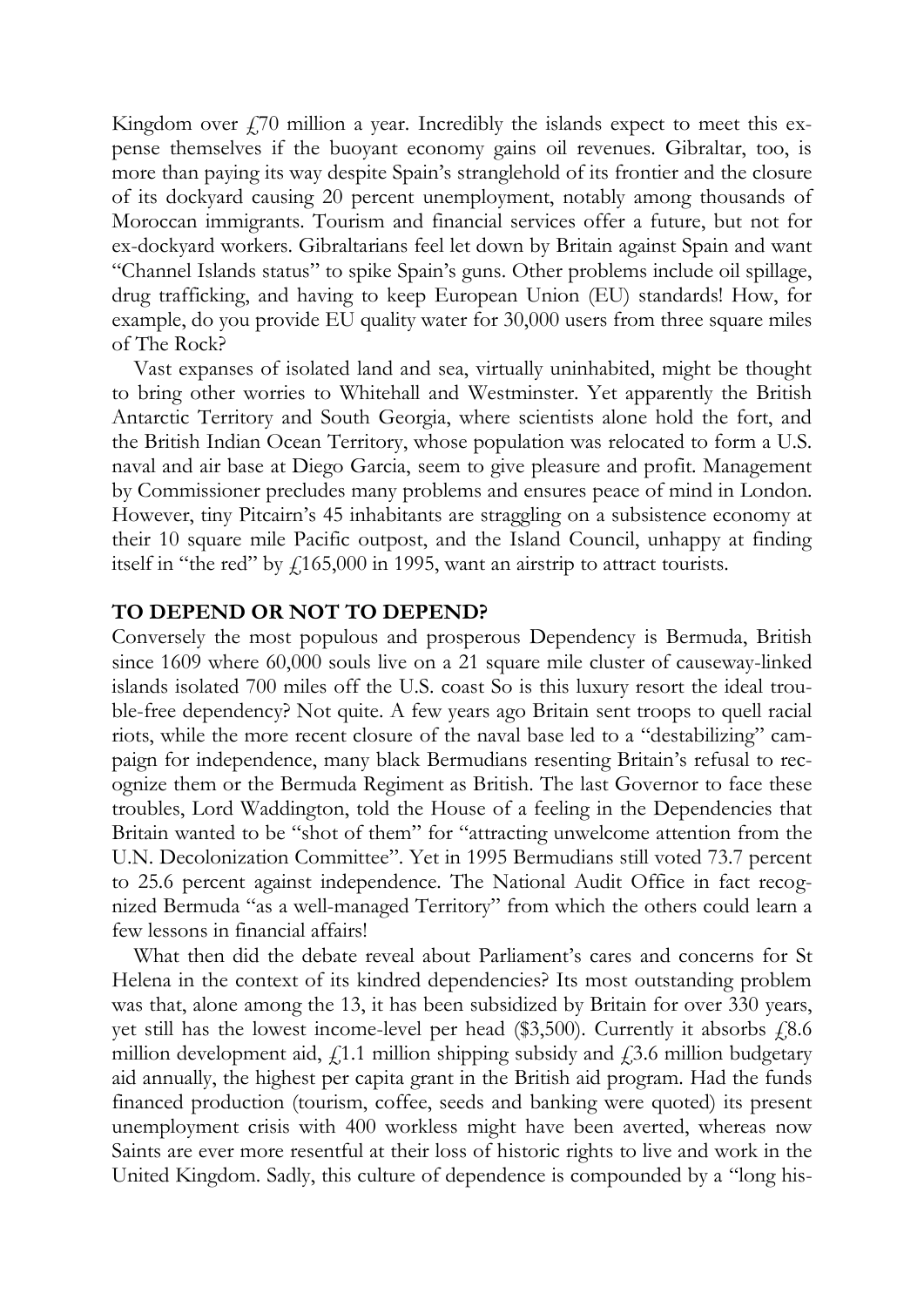tory of government initiatives coming to nothing". Whitehall is also worried by the island's long-term pension liability  $(f.11.67 \text{ million})$  and lack of insurance against foreseeable risks - rockfalls, fuel fires, road accidents, professional negligence or even against the landing hazards of ships' passengers.

St Helena may not be overrun with lava or its beaches by oil slicks, or its community threatened by drug barons or its economy by money-launderers; neither do its people face typhoons or snow-blizzards, or fear evacuation, yet its plight received more attention from their Lordships than that of any other Dependency. Seen from London, its problems seem so eminently soluble; Baroness Hooper, who instigated the debate, had no doubts what was needed:

"St Helena desperately needs a new airport and landing facilities. When considering this particular request [..] one should not forget that (before the coming of civil aviation) the Cayman Islands were described as the islands that time forgot[..]. Today, in addition to population growth, the Cayman Islands have about 1.5 million tourists each year". (Hansard 11 June 1997 col. 895)

"Let us start now", urged Lord Beaumont, praising the work of the previous Minister, Lady Chalker, who, "in particular with St Helena, showed great imagination and sympathy and tried as hard as she could". Now, "British citizenship would go a long way towards solving many of the problems". The Earl of Iveagh agreed, devoting his maiden speech to the island: "The UK has let down St Helena[..]. The burning issue for the islanders[..] is their lack of representation in Parliament". And he pleaded "that this Administration help the St Helena islanders to help themselves". Lord Holderness, a former Minister of Overseas Development, saw few merits in an airport, but found island agriculture, fishing and tourism "more promising than expected", while he would get "enormous pleasure" from their return to British citizenship. Further support came from Baroness Young and Lords Bethel], Beloff, St John of Bletso, and Waddington. Of the 15 speakers, nine spoke up for the Saints, but significantly, no concerns were aired on behalf of either Tristan da Cunha or Ascension Island.

#### **ST HELENA POLICY PLAN**

Baroness Symons' reply demonstrated how closely the new Government's policies follow the old. She agreed that "St Helena's isolation and limited resources oblige special consideration" to help this "beautiful and unique island [..]develop a viable and self-sustaining economy". Under its Country Policy Plan she confirmed a  $\zeta$ 28 million, three-year grant, an extended UK training and work-experience scheme, a "major wharf improvement project" and talks about opening Ascension Island to commercial traffic "that might allow an air link to St Helena to become a commercially viable proposition". Recently a Foreign Office Business Forum to promote investment in St Helena received an "encouraging" response.

Whatever help others were getting for their catastrophes and concerns, the Minister had certainly met most requests made on St Helena's behalf. But not all. "A number of noble Lords raised the question of UK and EU citizenship. I should be clear on this point. Her Majesty's Government have no plans at present to grant